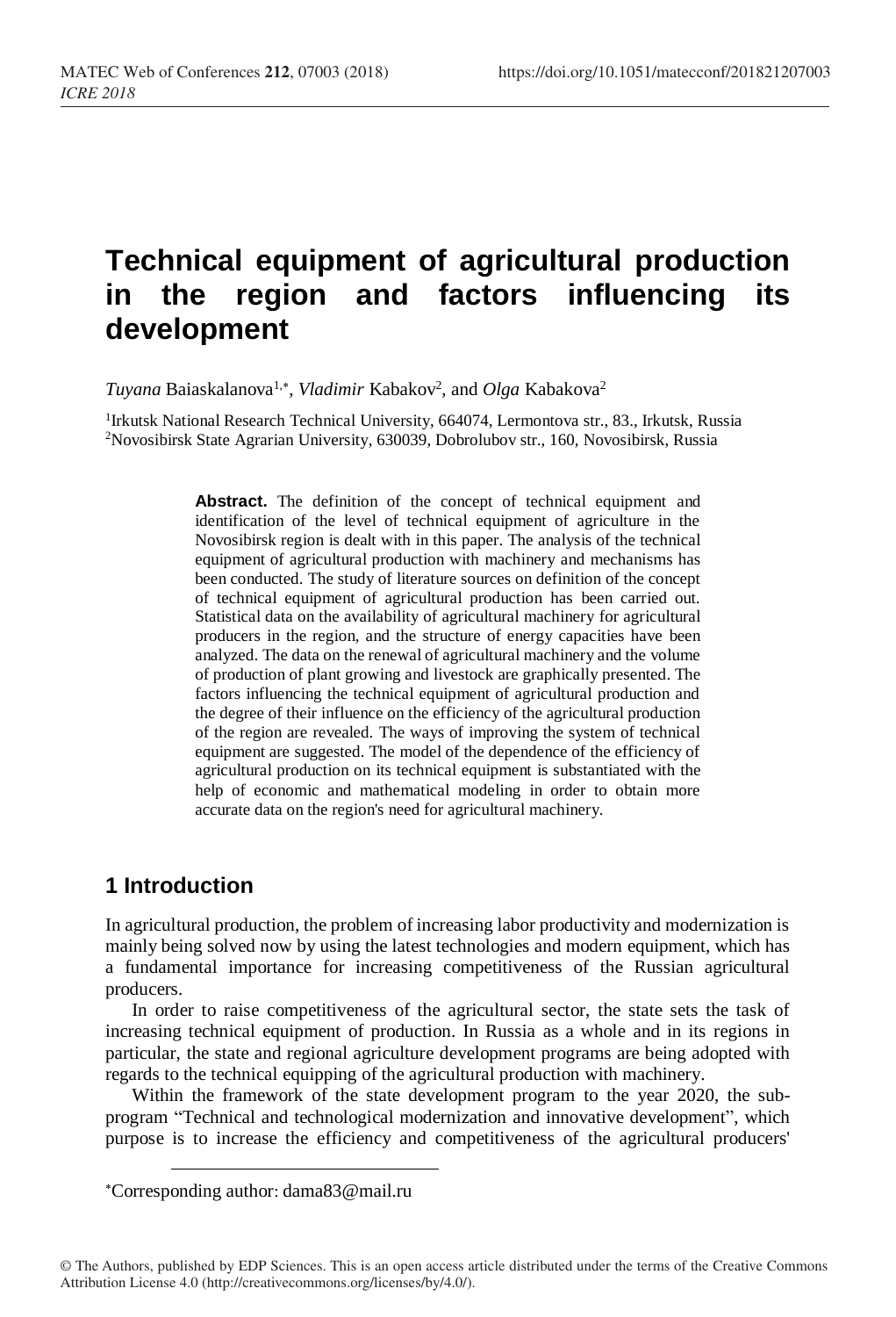products through technical and technological modernization of production, sets the following objectives: stimulating the acquisition of high-tech machinery and equipment by the agricultural producers; increasing innovation activity of the agricultural producers, and expanding the scale of agricultural development on the innovative basis.

In the Novosibirsk region, the Ministry of Agriculture proposes ways to improve the level of technical equipment that are the components of the agriculture development programs in the region.

Before forming a strategy or a program for the development of agriculture, it is necessary to take into account the influence of many factors on the performance of enterprises and the region as a whole. It is needed to conduct a correlation-regression analysis of the influence of various factors on the technical equipment, and to identify the most significant factors for increasing competitiveness of this industry in the region.

#### **2 Problem statement**

The purpose of the research is to study the state of modernization of the agricultural production with up-to-date technical means, equipment and machinery, and the identification of the most significant factors affecting the technical equipment of agricultural production.

The object of the study is the technical equipment of agricultural production in the Novosibirsk region. In course of the analysis, the authors have used abstract-logical, economic-statistical and graphical methods of research.

## **3 Theories**

Various working processes are the objects of mechanization in the agricultural production, such as soil cultivation, sowing, fertilizing, combating diseases and pests, processing grain, harvesting and distributing feed, cleaning livestock premises, milking cows, shearing, repairing agricultural machinery, and processing agricultural products [17-18, for instance].

Many scientists, such as S.N. Sazonov, A.A. Polukhin, V.T. Vodyannikov, A.S. Shelepa et al [1-9] were engaged in studying the problems of technical equipment of the agricultural producers with agricultural machinery. The analysis of literature sources showed that there is no definition of the term "technical equipment" in publications. In the dictionary of the Russian language, equipment is understood as the degree of equipping of something.

I.V. Shatokhin et al. [10] reveal the interconnection of the technical equipment of grain production with the volumes of products produced and provide yield data for individual soil and climatic zones and for the availability of agricultural machinery in the zones under studies. The authors clearly demonstrate the yield and equipment of the machine and tractor fleet, but do not provide economic and mathematical calculations of the dependence of production volumes on the technical equipment.

I.V. Shagurov and A.M. Matveev [11] associate technical equipment with a reduction of the costs for repair and operation due to the introduction of optimal energy resources for aggregating modular planting complexes with them, that is, due to new technologies of grain cultivation in combination with the optimally selected system of machines, the technical equipment will grow. This approach is economically feasible, but insufficient attention is paid to the calculation of technical equipment indicators.

V.I. Dragaitsev [12], when calculating the technical equipment, uses the specific indicator for the availability of combines per 1000 hectares of crops of grain and other cultures. This indicator is calculated only for combines, since the author considers the harvesting process (15-20% of the cost price) to be the most costly and machine-intensive operation in the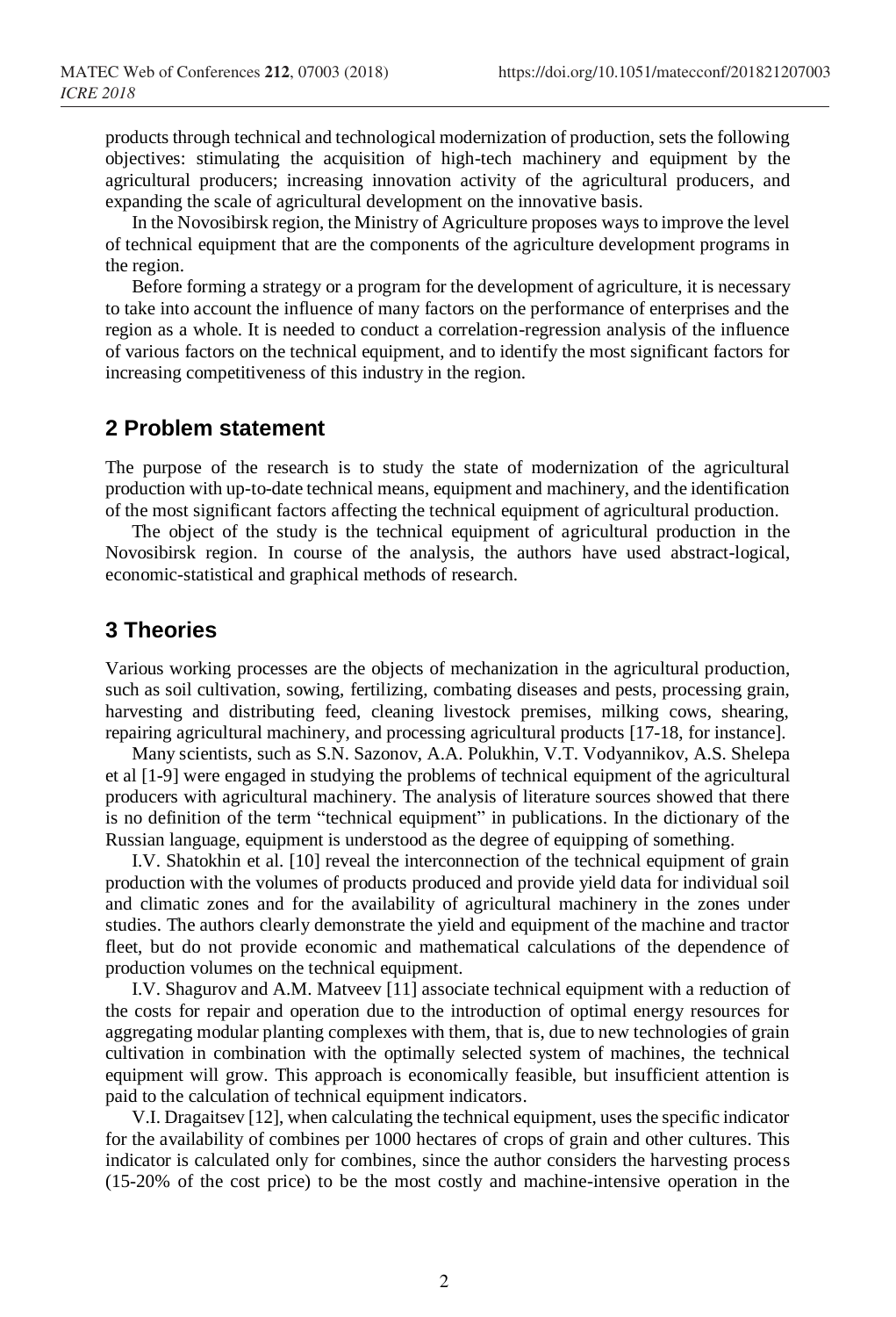technology of cultivation of grain crop. In our opinion, this approach does not fully reflect the picture of equipping the agricultural sector.

The authors of the article proposed the definition of this concept. The technical equipment of the agricultural production is the degree of providing the process of agricultural production with the equipment, machinery and mechanisms necessary for the normal operation of the enterprise in a market situation.

## **4 Findings**

#### **4.1 Assessment of the technical equipment of the agricultural production in the region**

In agriculture, there is a tendency for obsolescence and equipment failure. In the Novosibirsk region, there is a clear shortage of energy-intensive, high-performance machinery and the introduction of resource-saving technologies using combined soil-cultivating and sowing units, which allow performing all technological operations in the normative agro-technical terms that leads to inadequate return and product losses. The technical equipment has decreased by more than 30%. The provision of some machines and equipment is at the level of 50-60%. Seeders, harrows and plows now belong to the category of the deficit machines. Enterprises cannot be competitive on the agricultural products market without raising the level of their technical equipment.

The experience of foreign countries and highly effective agricultural enterprises in Russia shows that this is mainly the material and technical base realized through technology and technical means that determines the increase in the efficiency of agricultural production and competitiveness of products on the domestic and foreign markets [12]. The optimal level of technical equipment makes it possible to increase the volume of production, reduce costs, and increase profitability and labor productivity.

In Russia, over the past 20 years there has been a tendency to reduction of the number of agricultural machinery. Each year, the tractors fleet has been reducing by an average of 7% and the fleet of combine harvesters by 8%. In the future, it is predicted that these figures will drop to 10-12% [13]. In the Novosibirsk region, the situation with the machine and tractor fleet is similar (Table 1) [14]. First of all, this is due to the use of morally and physically obsolete equipment in the production and the lack of financial resources that experience agricultural producers to purchase new high-tech equipment.

| <b>Types of equipment</b> | 2011 | 2012 | 2013 | 2014 | 2015 | 2016 | $2016$ as %<br>of 2011 |
|---------------------------|------|------|------|------|------|------|------------------------|
| <b>Tractors</b>           | 10.7 | 10.1 | 9.4  | 8.3  | 7.5  | 7.1  | $-29.9$                |
| Plows                     | 2.9  | 2.6  | 2.5  | 2.1  | 1.9  | 1.8  | $-34.4$                |
| <b>Harrows</b>            | 41.2 | 38.2 | 36.0 | 31.2 | 27.3 | 25.2 | $-33.7$                |
| Cultivators               | 2.9  | 2.7  | 2.5  | 2.2  | 2.0  | 1.9  | $-31.0$                |
| Sowing machines           | 5.8  | 5.4  | 5.0  | 4.4  | 3.9  | 3.7  | $-32.8$                |
| Combine harvesters        | 3.4  | 3.1  | 2.8  | 2.5  | 2.2  | 2.1  | $-35.3$                |
| Feeder harvesters         | 0.8  | 0.8  | 0.7  | 0.7  | 0.6  | 0.6  | $-25.0$                |
| Milking plants            | 1.7  | 1.7  | 1.7  | 1.6  | 1.5  | 1.5  | $-11.8$                |

**Table 1.** Availability of the basic equipment in agricultural organizations of the Novosibirsk region, thousand units.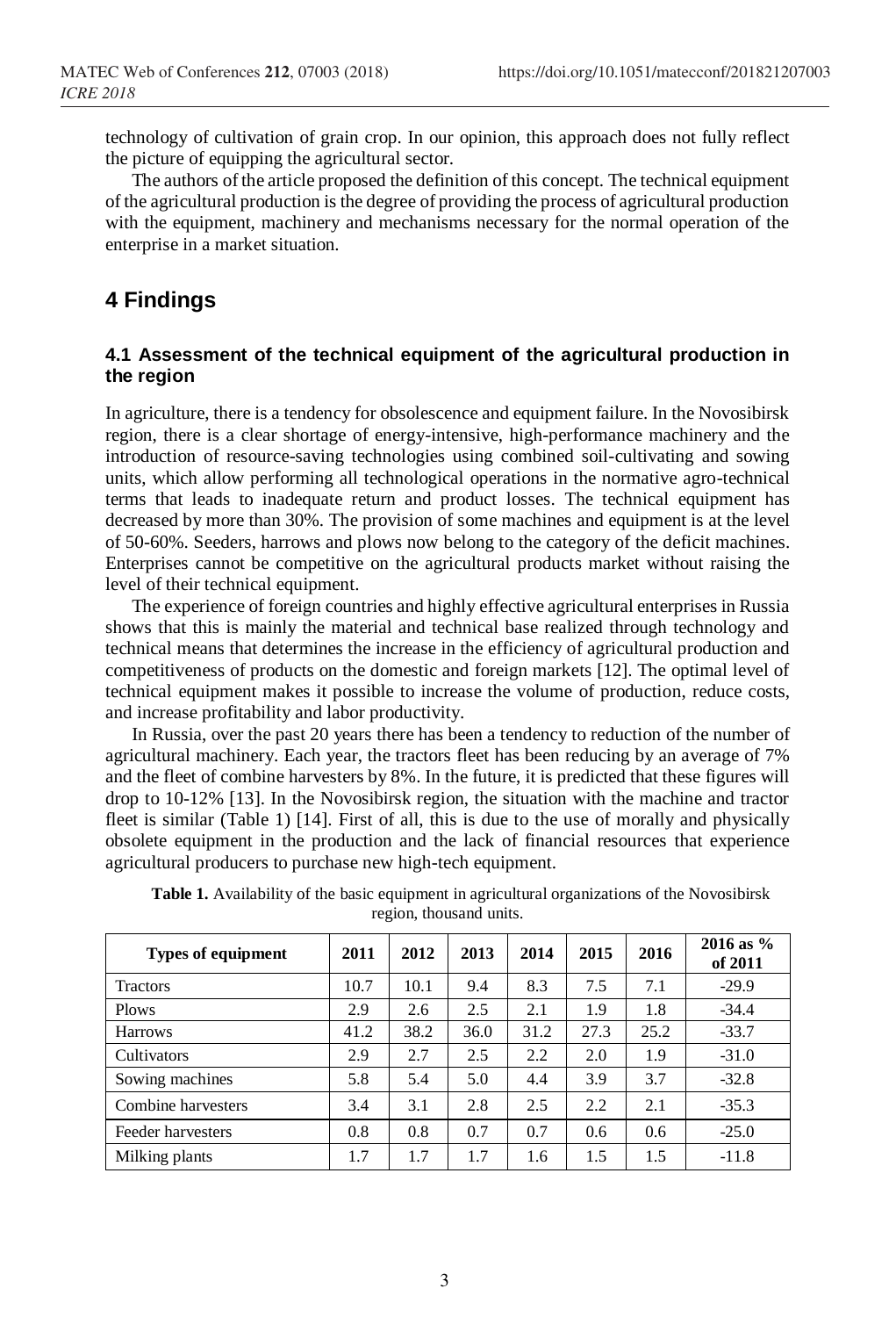It is evident from the statistical data that annually the quantity of the agricultural machinery in the Novosibirsk region is reduced almost in all positions. The number of tractors decreased from 10.7 to 7.1 thousand units, grain harvesters - from 3.4 to 2.1 and forage harvesters - from 0.8 to 0.6 thousand units. Over the past six years, the amount of equipment in disposal of the agricultural producers has decreased in average by 30% (Figure 1).

In addition, there is a clear reduction of the energy capacity in the agricultural organizations (Table 2). Thus, a decrease in the total power of the engines of tractors from 1.23 to 0.90 million HP, of combines and self-propelled machines from 0.66 to 0.53 million HP was noted. In average for the last six years, the energy capacity was reduced by 20.7%.

| <b>Energy capacity</b>                             | 2011 | 2012 | 2013 | 2014 | 2015 | 2016 | $2016$ as %<br>of 2011 |  |  |
|----------------------------------------------------|------|------|------|------|------|------|------------------------|--|--|
| Total energy capacity                              | 3.44 | 3.30 | 3.16 | 2.89 | 2.69 | 2.63 | $-20.6$                |  |  |
| Total rated power                                  |      |      |      |      |      |      |                        |  |  |
| engines of tractors                                | 1.23 | 1.18 | 1.12 | 1.01 | 0.92 | 0.90 | $-250$                 |  |  |
| engines of combines and<br>self-propelled machines | 0.66 | 0.63 | 0.61 | 0.56 | 0.53 | 0.53 | $-28.6$                |  |  |
| engines of cars                                    | 1.00 | 1.00 | 0.95 | 0.87 | 0.81 | 0.78 | $-20.0$                |  |  |
| other mechanical<br>engines                        | 0.04 | 0.04 | 0.04 | 0.03 | 0.03 | 0.03 | $-25.0$                |  |  |
| electric motors and<br>electrical installations    | 0.49 | 0.46 | 0.43 | 0.40 | 0.39 | 0.37 | $-20.0$                |  |  |

**Table 2.** Availability of the energy capacity in the agricultural organizations in the Novosibirsk region, million HP.

Reduction of the machine and tractor fleet, and decrease of the energy supply of the agricultural enterprises lead to a decrease in the quantity of cultivated areas of the farmland. Over the past 5 years, there was a release of the crop areas by 4%, and in general for the farmland - by 1%.

In the Novosibirsk region, the reduction in the number of agricultural machinery is primarily connected with the withdrawal of equipment due to its moral and physical deterioration, and the lack of funds that experience agricultural producers to purchase a new one. In the USA and Germany, there is also a reduction in the machine and tractor fleet [12], but at the same time, the power capacities are growing. This indicates that the released machinery is replaced by new progressive one, more powerful and productive.

In the developed countries, there is ongoing an active process of updating the technical park by replacing old machines with more productive and intellectual equipment [15]. Improvements in the field of electronics, sensory technology and software, their active use in the designs of modern agricultural machinery determine the nature of the agricultural technical innovations that lead to the increased competitiveness of foreign agricultural producers on the market of agricultural products.

In the Novosibirsk region, there was the target program "Technical re-equipment of agricultural production in the Novosibirsk region for 2008-2012", the tasks of which were to stimulate the agricultural producers to the acquisition of high-tech machinery and equipment, and also to maintain the agricultural machinery and equipment in a proper technical condition. However, the results of the study suggest that the power consumption in the Novosibirsk region continues to decline, the ratio of renewal of the agricultural machinery continues to fall in average (Figure 2), and the average power of a single tractor is practically unchanged. Therefore, it is impossible to talk about the receipt of more powerful equipment.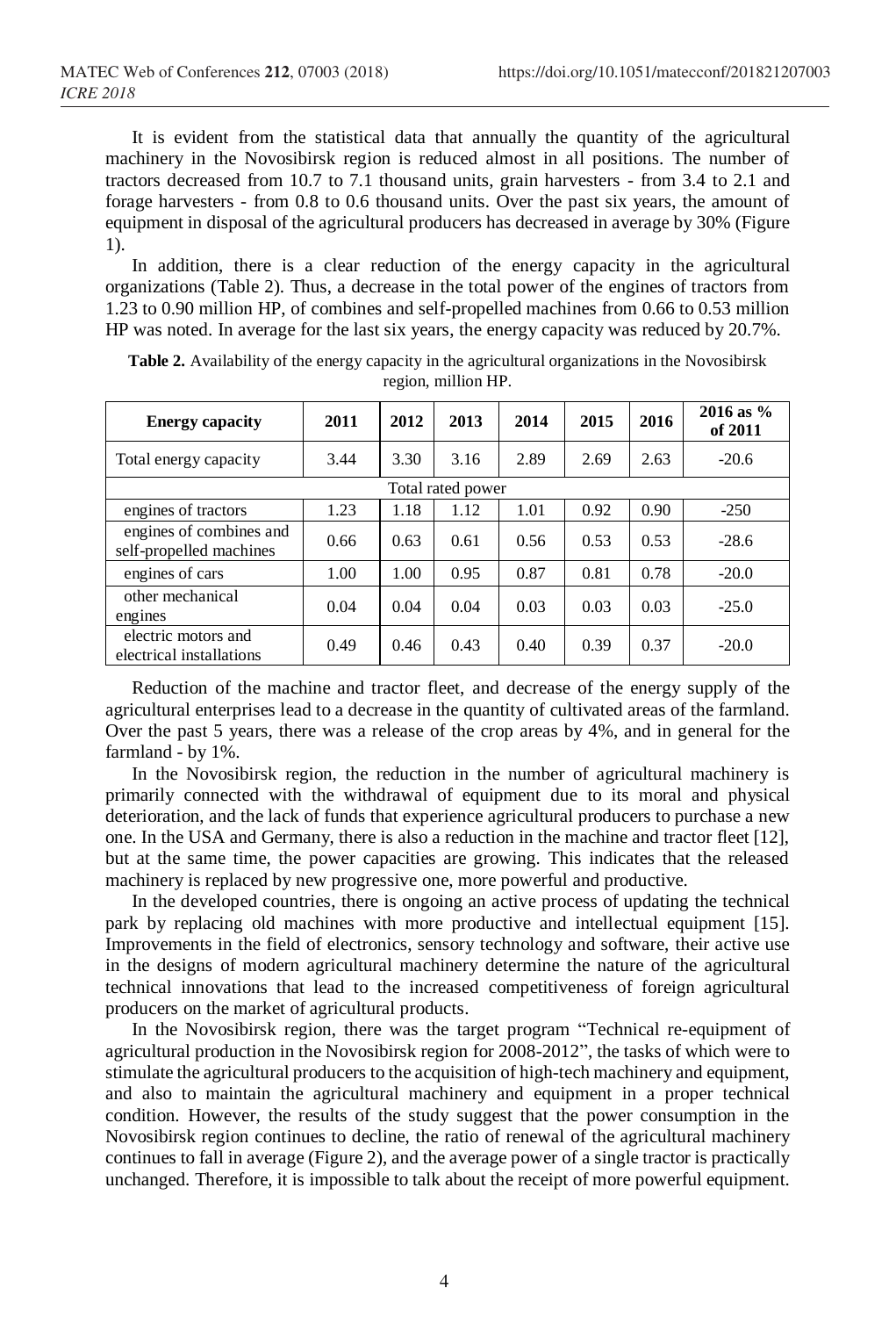As it can be seen from the Figure 2, the trend line on the renewal of agricultural machinery has a downward trend. So, in terms of the tractors, the renewal coefficient for five years, from 2011 to 2016, decreased from 2.7 to 1.4%, respectively. The deficit of modern agricultural machinery has become one of the main reasons restraining the development of the agricultural production in the Novosibirsk region.



**Fig. 2.** Coefficients of renewal of some types of agricultural machinery in the Novosibirsk region.

P. A. Tabakov [16] revealed the pattern of influence of technical equipment on the efficiency of agricultural production. The higher is the technical equipment and power-toweight ratio, the greater is the gross profit of enterprises. In our case, according to the results of the study, gross agricultural output is growing in money terms, while the volume of agricultural production is declining (Table 3). The increase in the gross output is connected with the change in the price level.

| <b>Indicators</b>                                                                   | 2011    | 2012    | 2013    | $2014$ г. | 2015    | 2016    |
|-------------------------------------------------------------------------------------|---------|---------|---------|-----------|---------|---------|
| Gross agricultural<br>production (in actual<br>effective prices), million<br>rubles | 60424.7 | 56034.5 | 66374.1 | 71407.5   | 85296.7 | 85970.3 |
| Gross grain harvest,<br>thousand tons                                               | 2503.3  | 1239.5  | 2292.6  | 1784.6    | 2196.5  | 2341.1  |
| Gross harvest of sunflower<br>seeds, thousand tons                                  | 9.1     | 5.4     | 11.3    | 4.5       | 5.3     | 7.3     |
| Gross harvest of potatoes,<br>thousand tons                                         | 617.3   | 286.8   | 550.8   | 443.5     | 504.8   | 443.0   |
| Number of cattle, thousand                                                          | 552.7   | 522.3   | 490.6   | 467.4     | 471.3   | 457.5   |
| Number of pigs, thousand                                                            | 372.2   | 371.9   | 340.2   | 387.5     | 383.2   | 360.4   |

**Table 3.** Volumes of production of agricultural products of the Novosibirsk region.

As it can be seen from the Table, the value of gross output continues to grow, while the gross grain harvest decreased by 12%, potatoes by 12%, from 617.3 to 443.0 thousand tones, the number of cattle decreased over the six years by an average of 15% and amounted to 457.5 thousand. Thus, a decrease in the equipping of production with machinery and equipment entails a decrease in the production and welfare of the agricultural producers.

#### **4.2 Analysis of the influence of various factors on the technical equipment of agricultural production**

To determine the degree of influence of the technical equipment of agricultural production on the efficiency of agricultural production in the enterprises of the Novosibirsk region, the method of multifactorial regression analysis has been used. The advantage of such a method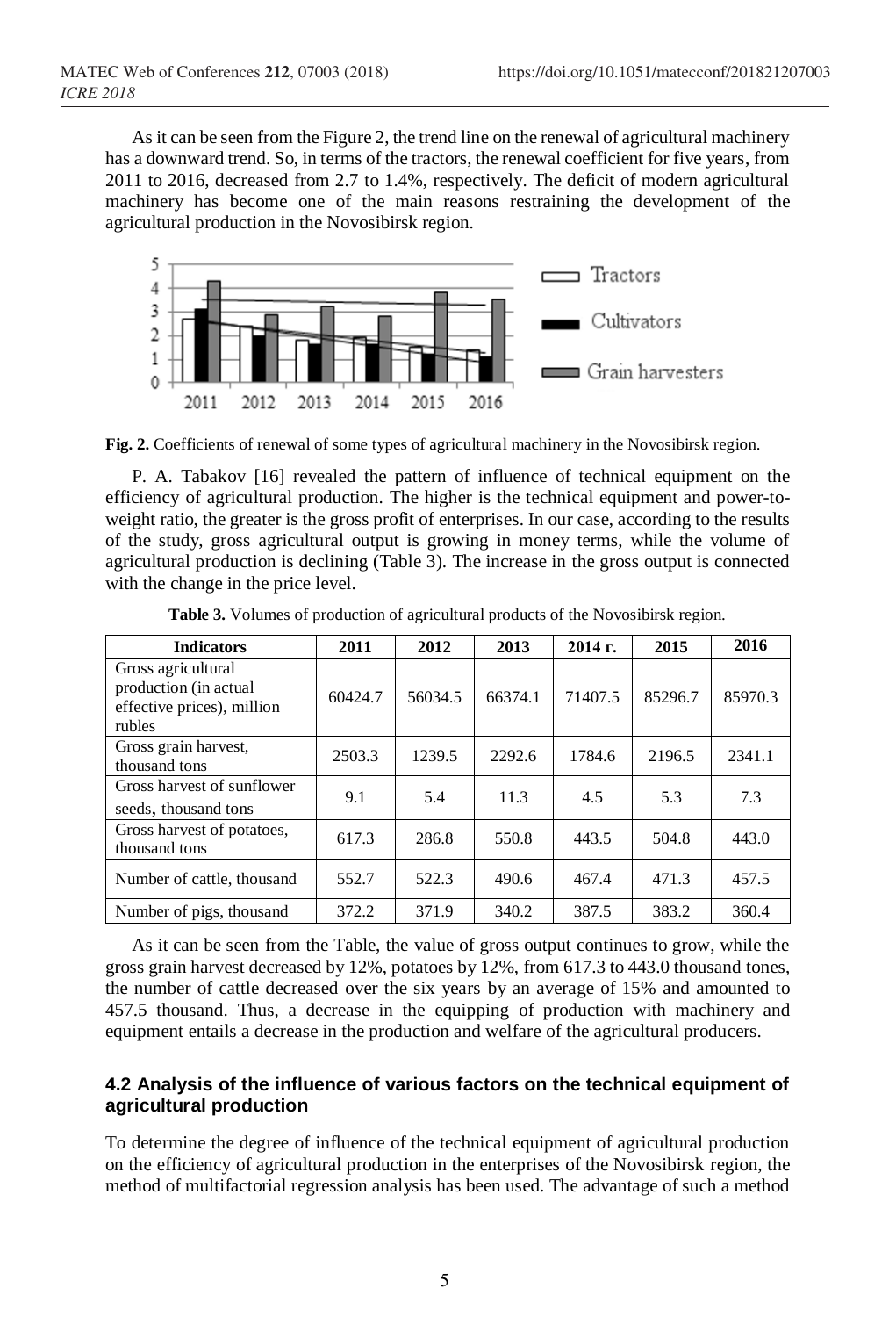is the ability to determine the relationship of the resultant trait with several factors, and to establish the degree of their influence. Similarly, the construction of the correlationregression model allows us substantiating the choice and significance of the factors. In the calculation process, their statistical reliability is established and the degree of influence of variables not included in the model is determined.

The indicator of the financial return of agricultural production has been chosen as the resultant trait, which reflects the efficiency of the use of the entire range of fixed assets, including agricultural machinery and equipment.

The following indicators have been chosen as the factor characteristics  $(X_i)$ :

 $X_1$  – power supply (power capacity per 100 hectares of the arable land), HP;

- $X_2$  capital adequacy, million rubles / thousand people;
- $X_3$  share of depreciation in the total costs, %;
- $X_4$  the proportion of investment in the fixed capital in total investment, per cent;
- $X_5$  the number of harvesters per 1000 hectares of grain crops;
- $X_6$  the number of tractors per 1000 hectares of the arable land.

These indicators reflect the technical equipment of the agricultural production of the Novosibirsk region, and show the level of reproduction and renewal of the agricultural machinery and equipment, as well as the activity of agricultural enterprises in the modernization of technical potential.

As a result of the solution, the following regression equation (1) is obtained:

 $Y=9.3392+3.817X_1+0.0069X_2-0.772X_3-0.0496X_4+0.4627X_5-0.0102X_6$  (1)

The authors have analyzed the multicollinearity of the variables  $X_i$  on the basis of a matrix of correlation coefficients, in order to exclude duplicating factors from the model. The matrix of the paired correlation coefficients (Table 5) indicates that there is no collinearity between the factors selected for constructing the model. In our case, all the pair correlation coefficients are *| r |* <0.7 that indicates the lack of the collinear factors.

|         |         | $X_1$   | $X_2$   | $X_3$   | $X_4$   | $X_5$ | $X_6$ |
|---------|---------|---------|---------|---------|---------|-------|-------|
|         | 1.00    |         |         |         |         |       |       |
| $X_1$   | 0.05    | 1.00    |         |         |         |       |       |
| $X_2$   | $-0.28$ | $-0.64$ | 1.00    |         |         |       |       |
| $X_{2}$ | $-0.39$ | $-0.60$ | 0.58    | 1.00    |         |       |       |
| $X_4$   | $-0.28$ | 0.05    | $-0.30$ | $-0.23$ | 1.00    |       |       |
| $X_5$   | 0.47    | 0.52    | $-0.62$ | $-0.60$ | $-0.02$ | 1.00  |       |
| v<br>Δ6 | $-0.02$ | 0.34    | $-0.54$ | $-0.54$ | $-0.09$ | 0.56  | 1.00  |

**Table 5.** Matrix of pair correlation coefficients R.

This regression model is statistically reliable, since the actual value of the Fisher's F-test was F = 14.13 that exceeds the table value  $F_{\text{rad}} = 4.53$ .

The coefficient of the multiple correlation  $R = 0.98$  indicates that the relationship between the indicators of the financial returns and the factors chosen to build the model is strong enough. The value of the coefficient of determination  $R<sup>2</sup> = 0.97$ . The closer the coefficient of determination to 1, the greater the regression equation explains the behavior of *Y*. It can be concluded that 97% is due to the behavior of the factors included in the model.

To optimize the constructed correlation-regression model, the authors applied a step-bystep exclusion of the variables  $X_i$ , unreliable in the Student's t-test, having a Student's tcriterion value below the normative  $(t_{critical} = 2.365)$ . This makes it possible to obtain more reliable and statistically significant model.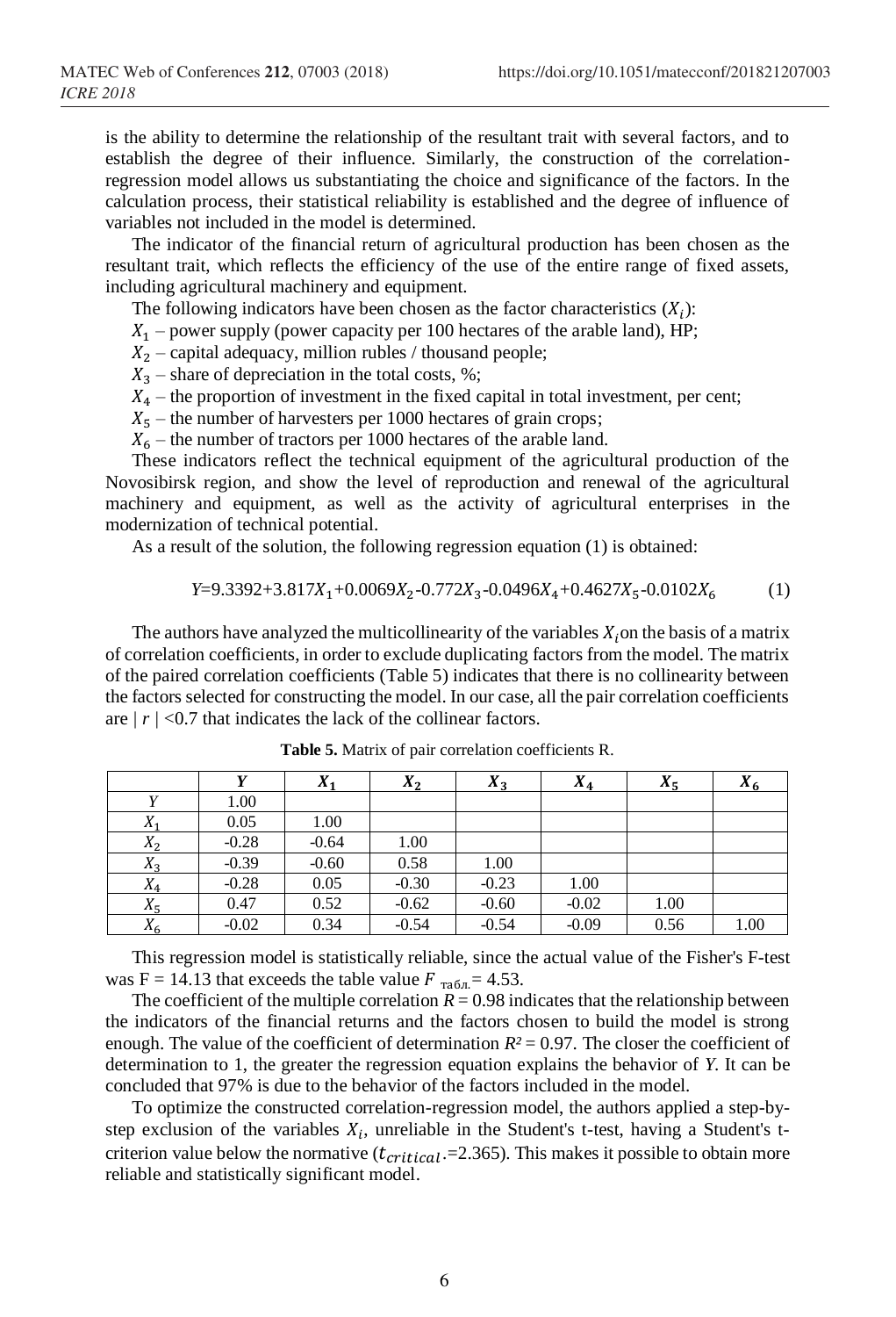As a result of the elimination of the factors that are unreliable for the model, which have been found to be: the capital adequacy of labor workers in the agricultural enterprises  $(X_2)$ , the share of depreciation in the total costs  $(X_3)$ , the number of combines per 1000 hectares of crops  $(X_5)$ , the number of tractors per 1000 hectares of arable land  $(X_6)$ , the following multiple regression equation (2) has been obtained:

$$
Y=9.3392+3.817X_1-0.0496X_4\tag{2}
$$

Standardized partial regression coefficients (β-coefficients) confirm a strong relationship between the factors  $X_i$  and the resulting sign of  $Y$ .

Concluding the statistical study, we can argue that the provisions of the energy capacities and investments for the agricultural production are the determining factors of the profitability of the agricultural production and the competitiveness of the agricultural organizations in the region.

Thus, with an increase in the energy supply by 1 HP per 100 hectares, the profitability of agricultural production increases by 3.8%. At the same time, according to the results of the regression analysis in the correlation-regression model, the coefficient of the variable  $X_4$ (investment in the fixed assets) was -0.049 that indicates a low level of investment in the agricultural production, which leads to a decrease in the cost-effectiveness and inevitably leads to a decrease in the competitiveness of organizations on the market of the agricultural products.

## **5 Conclusion**

Based on the conducted research, it is obvious that the system of measures to support agribusiness does not fully correspond to the need for investing in the agricultural sector of the economy.

Within the framework of the state program for the development of agriculture and regulation of markets for the agricultural products, raw materials and food for 2013-2020 [19], 2 billion rubles have been allocated for the sub-program "Technical and technological modernization and innovative development". Grants have been allocated for reimbursement of expenses for the purchase of agricultural machinery at a discount and according to the list approved by the Government of the Russian Federation.

In 2014 and 2015, agricultural organizations of the Novosibirsk region received loans for the amount of 169 and 225 million rubles respectively for the purchase of the agricultural equipment thatis by 133.2% higher as compared to the previous period. They received leased equipment from the federal budget on the amounts of 147.02 and 174.36 million rubles [20]. However, as it can be seen from the results of the study, these financial injections are not enough to meet the demand in the innovative high-performance machinery for the needs of the agricultural producers.

In order to improve technical equipment, more effective measures of the state support for the agricultural producers are needed, oriented to the advanced technologies and the latest achievements in the field of agricultural machinery. In addition to that, an economic and mathematical model of the dependence of competitiveness of the agricultural production on its technical equipment is needed in order to obtain more accurate data on the region's demand in agricultural machinery, and in the production volumes required by the market.